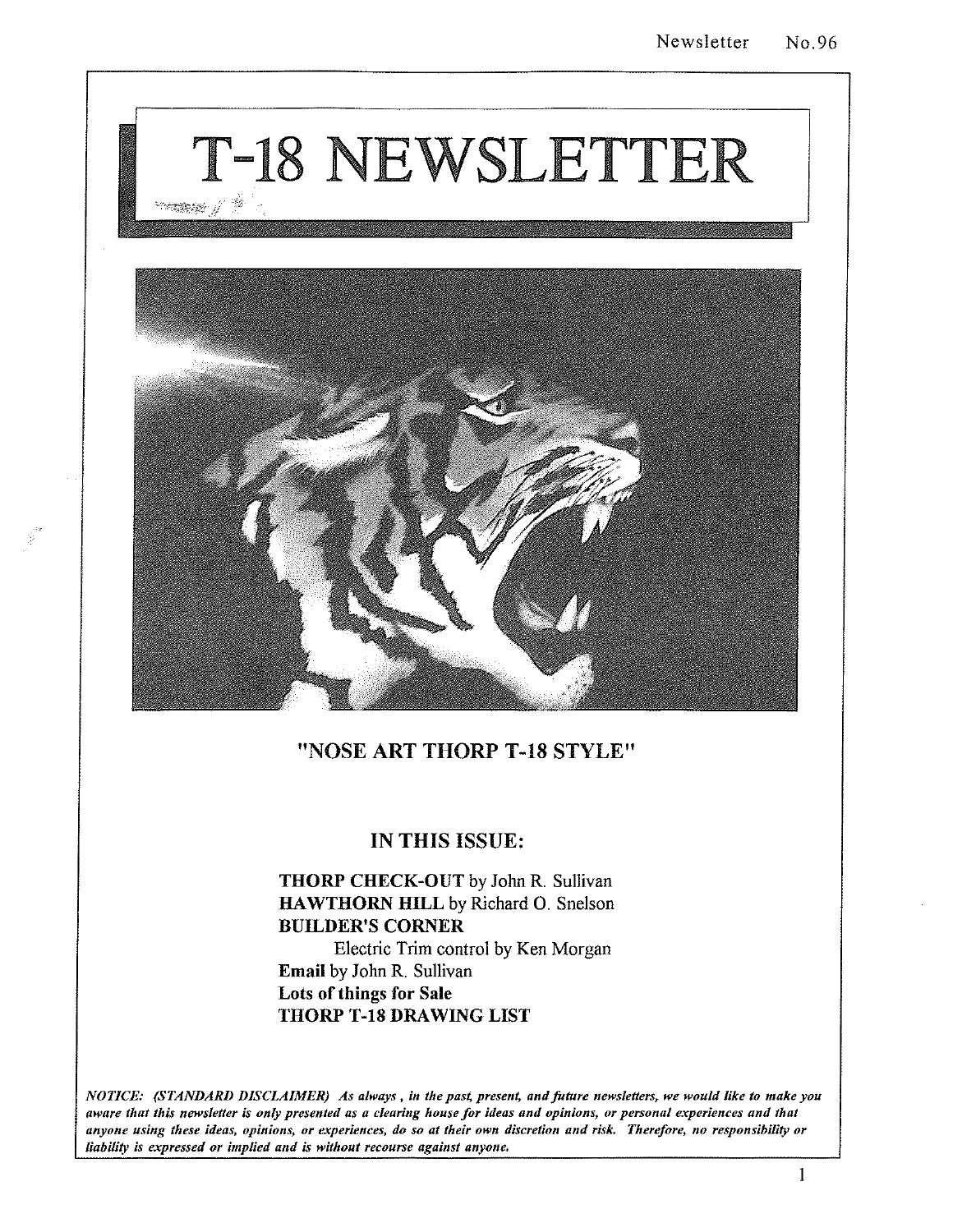

Dear Rich,

Well, I don't write often, and unfortunately I am writing with bad news. Last week I learned a good lesson the hard way and wound up ground looping my T-18. On roll out from a wheel landing I hit a large bump across the middle of the runway at about 35~40 mph. I was in the typical roll out mode with the airplane in a three point attitude, flaps up, and the stick aft. After reviewing the situation, it appears the main gear were bumped into the air as the tail wheel remained in contact with the runway. The limited rudder authority at this speed did not compensate for a movement to the left which became extreme when the main gear returned to the runway. The result was a runway departure and ground loop. Thankfully, no one was hurt.

Due to finances and time, I probably will not get into the rebuild until this winter, and maybe fly next spring. I will be on the lookout for the following parts if you or any of our readers have any leads for me:

#### **Right Outerwing Panel parts**

#### **Right Aileron and Flap**

**Wing skins (I may go ahead and replace the center section with .032 " skins)** 

#### **Fiberglass Wheel Pants (Rat Ray)**

#### **Rat Ray aluminum spinner**

It was a real eye opener. Remember, until you're dead stopped, things can get out of control in a hurry! Take care and I would appreciate anyone's response.

Sincerely, Jim Cash 9003 Green Leaves Dr. Granbury, TX 76049 Home: 817-573-7766 Work: 817-224-0658

Dear Richard:

The last issue of the T-1 8 news letter was among the best yet! Keep up the good work.

I have my T -18 certified for Day-Night and VFR-IFR and fly it pretty much as I would a factory built of comparable speed etc. The similarity ends about there however. In a Bonanza, for mstance, I was accustomed to more cockpit room and better roll stability. Most of the good cross-country factory machines are equipped with an autopilot of some kind. I found that the T-18 was a real handful IFR in a little chop if one had to fold charts or look up an approach plate. Pitch (altitude control) didn't seem to be much of a problem however.

I looked at the experimental aircraft type wing leveler but decided in favor of an Edo-Aire Mitchell Century 21. The used Century 21 I bought had been removed from a 1980 Mooney. It cost \$1500. including late model square face DG and Horizon, harness, Mooney installation kit, panel unit, and servo.

The installation was easy. The servo fit under the passenger seat and required a large hole in the aft side of the spar box. I fabricated a doubler to beef up the area around the servo hole and help distribute the load. The gyros were too deep for behind the panel mounting but front mounting worked OK. Everything else pretty much bolted m. The Mooney install kit is perfect for the T-18. The push-pull tube bolts up directly to the walking beam. Some forming of the right aileron push-pull tube was required to clear the servo shaft but this conflict could have probably been aVOIded had I mounted the servo a little lower. The servo drives from the bottom of the wheel rather than the top as on the Mooney. This requires the reversal of the roll left  $\&$  roll right wiring to the servo to obtain proper sensing. The servo doesn't know the difference however.

I now have a very good wing leveler with other nice features. If others are flying much X-C VFR or IFR, I suggest they look into this relatively inexpensive device to enhance safety and decrease workload.

Also, Rich, please update my address if not already done. Sincerely, Evan Roberts P.O Box 8288 Horseshoe Bay, TX 78657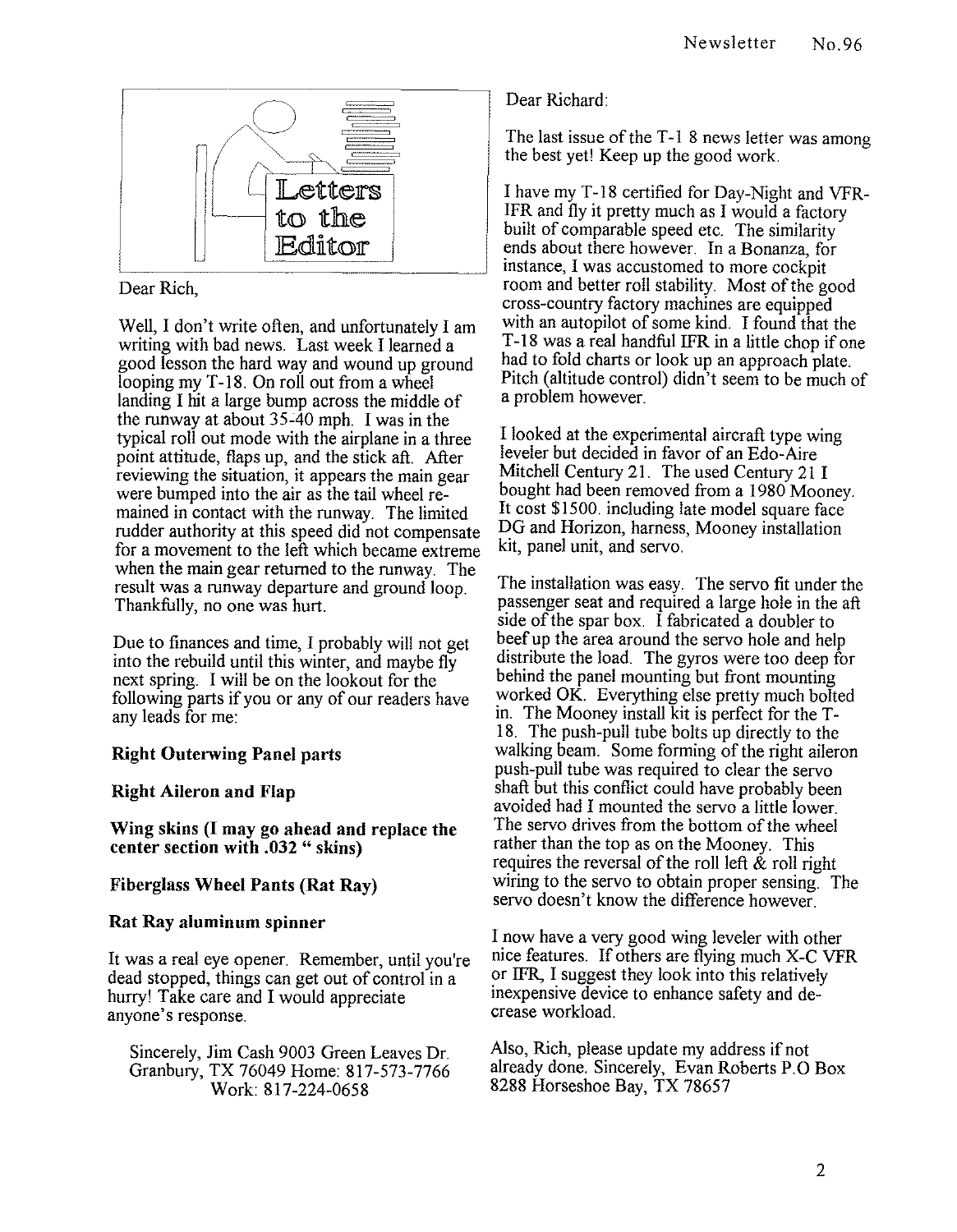

I sort of promised this a long time ago, and started to write it a couple of times. But it never seemed right. Then, this morning, I was going through back issues and came upon your "Checkout" story of2-3 years ago, and the whole thing came into focus. That is, I figured out what I wanted to say. (This is the problem when you deal with somebody who makes his living with words. Everybody else just writes and it works out. We work hard at it.) Anyway, here's what I have to say on the subject of learning to fly a T-18, based on my own (expensive) experience. You guys who have been at it for years can skip to the next article.

When I bought N2357 last Fall, I knew I was in for a learning experience. I just had no idea what I'd learn. Although I have a fair number of hours and ratings (900+, Comm., Instrument) I'd never, in 10 years, flown a taildragger until a couple of months before buying the Thorp. And those were the first hours I'd logged in any plane in two years. When Ed Jones handed the plane off to me, I had about 5 hours tailwheel time in a Champ. Now, you folks who live further West seem to be in better shape than we in the East; that is, you have a fair number of experienced Thorp flyers  $-$ many CFIs  $-$  to tap for checkout experience. Not so around here (Northern Virginia). In fact, my search turned up no CFIs within striking distance with any experience at all in the T -18. Mistake number one was doing what I thought was the next best thing: climb in the plane with an instructor who had lots of time teaching in other taildraggers. This might have been acceptable with other instructors, but not with mine. We didn't exactly hit it off personally, and he seemed more nervous than I was about flying the plane. Worse, he tried to cover up his

uncertainty with macho-man behavior. Ugh. But we did fly. Fortunately, I had read the newsletters and talked at length with Ed Jones, the previous owners, Rich Snelson and others, so I had a good grasp of the numbers and aircraft behavior to expect. And things went pretty well: airwork was no problem - and more fun than I'd had in a plane in years — and my first few landings were (miraculously) greasers, with the plane softly flying onto the runway at 90 mph, just as the previous owner had promised. My "instructor" was more like a tour guide, occasionally telling me which direction to fly to the next outof-the-way airport. I was just getting a firm grip on directional control when the "tour guide" came to life - at about 80 mph and 3 feet off the  $runway$  - and suddenly twitched the stick aft. The result, of course, was a quick, brief climb, followed by a sudden stall onto the concrete. I never did learn why he did that. My own guess is that he got scared and thought that was the way to get on the ground quickly. I guess it was, but.... He certainly learned what I would do to him if he ever did it again, and we went home. And so it went for five flights: I'd take off and land, he'd yell about the landing checklist, and neither of us learned much. My landings ranged from great to terrible, and my so-called mentor, not having a clue about the plane himself, was unable to suggest how to make them consistent. The end (well, not quite THE end) came early one morning as I was making my fifth landing of the day, each worse than the last, with no comment from the right seat. This time, I just let it get too slow, too high over the numbers, with the result that the poor bird stalled and slammed in on the mains, hopped twice, and rolled unsteadily to a halt. Fortunately, I had learned the value of good directional control; we conducted all these gyrations right along the centerline. Unfortunately, the strong Thorp isn't that strong, and the mains were irreparably damaged. There had been no prop strike, thank God. Over the winter, I installed new landing gear and motor mounts, generally rehabbed the brakes, interior, electrics and other parts, and built some taildragger time in a Citabria. And when Spring came, on the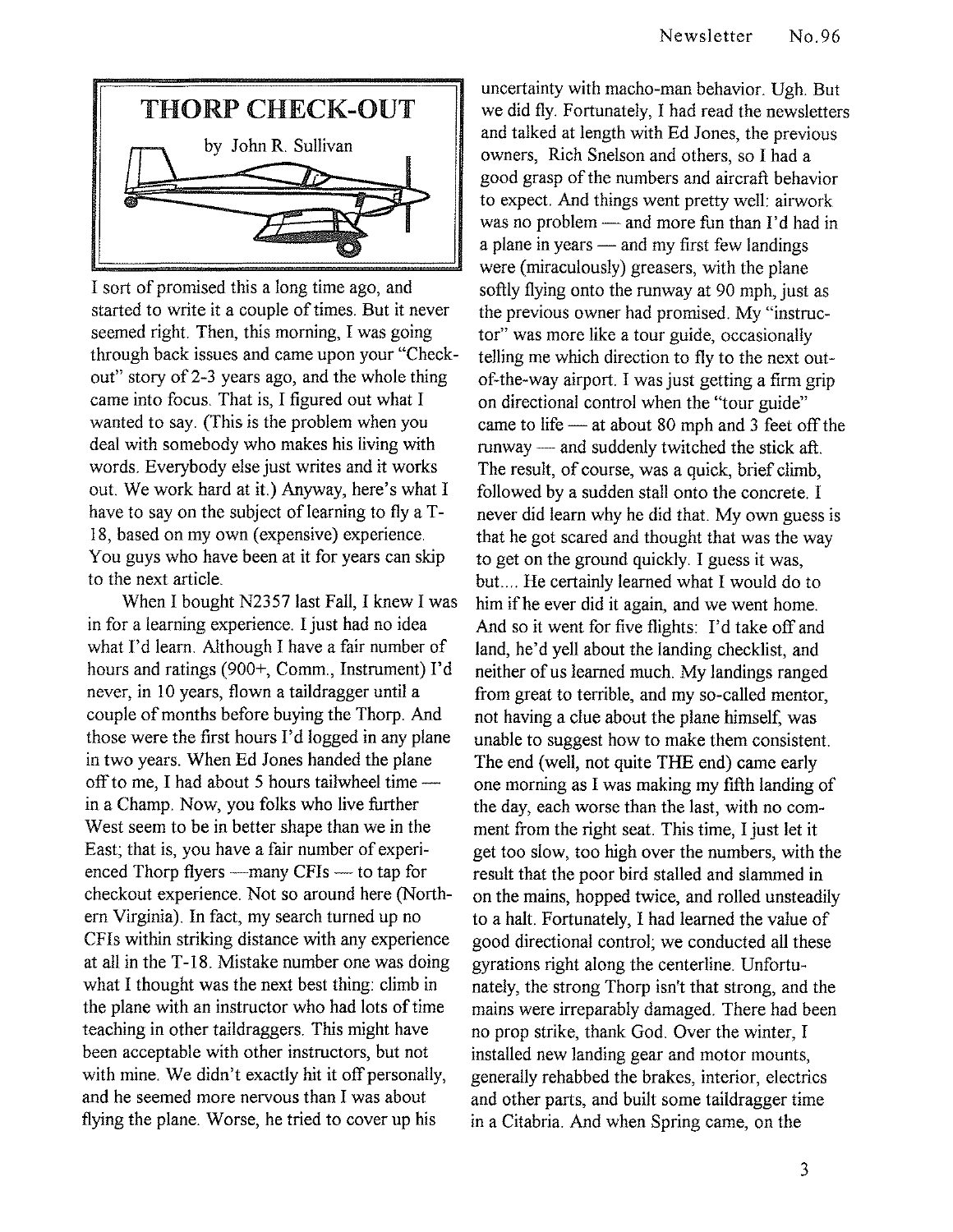advice of an EAA tech counselor who was a lot smarter than 1. I called the insurance company, told them my instructor was no longer available, that I had what I thought was a reasonable amount of experience in the plane, and won their okay to solo. Without a tour guide around, I've done well ever since and even managed to safely land in a very strong, gusty crosswind during a recent trip to Montreal. There are several lessons that I took away from this experience: 1) Find a check pilot with knowledge of a Thorp: 2) If your insurance insists that he be a CFI, and you can't find a qualified CFI, have a frank and full discussion of reality with the company 3) If they still don't get it, ignore them and choose experience over credentials. Life is a better choice than pleasing the paperpushers. 4) Don't let the T-18's performance and hot reputation intimidate you. It's not quite a pussycat, but it is a straightforward, no-surprises plane that will not let you down if you treat it right. 5) If you don't have much tailwheel time, park the Thorp for a while and fly a Citabria, Champ or other similar plane until you have made most of the mistakes available to taildragger pilots. As Jim Reed, who built my plane, wryly remarked one day, "Thorps don't make the best primary trainers." But once you have reduced the possibility of surprises, smile, get in your Thorp and have fun. With a little time to acclimate to the T-18s fast, powerful control response, you will find that twitches that would give you fits in a Champ are nothing more than interesting moves in your Thorp. And you can get around the pattern fast, fast, fast. 6) Install stall strips if you don't have 'em already. I followed Tom Kerns' instructions, but substituted 3/8" aluminum angle 5-1/2 inches long, riveted halfway out on the inner wings. Among other benefits, the strips convert the traditional Thorp stall-plunge into a stall-mush  $-$  a lot safer (and cheaper) event when you get slow a couple of feet above the runway. John R. Sullivan

# **A TASTE OF OSHKOSH 95!**



The Nature Center Picnic followed by the forum was well attended. The tent was nearly full. Lyle Trusty was on center stage telling about some of the modification he has made to his Thorp T-18.

Well lets seel I think I know that airplane anywhere, it's Bob Highley? No, I don't think so.

I've got itl It's Spot! Bill Williams got it painted I Congratulations Billl

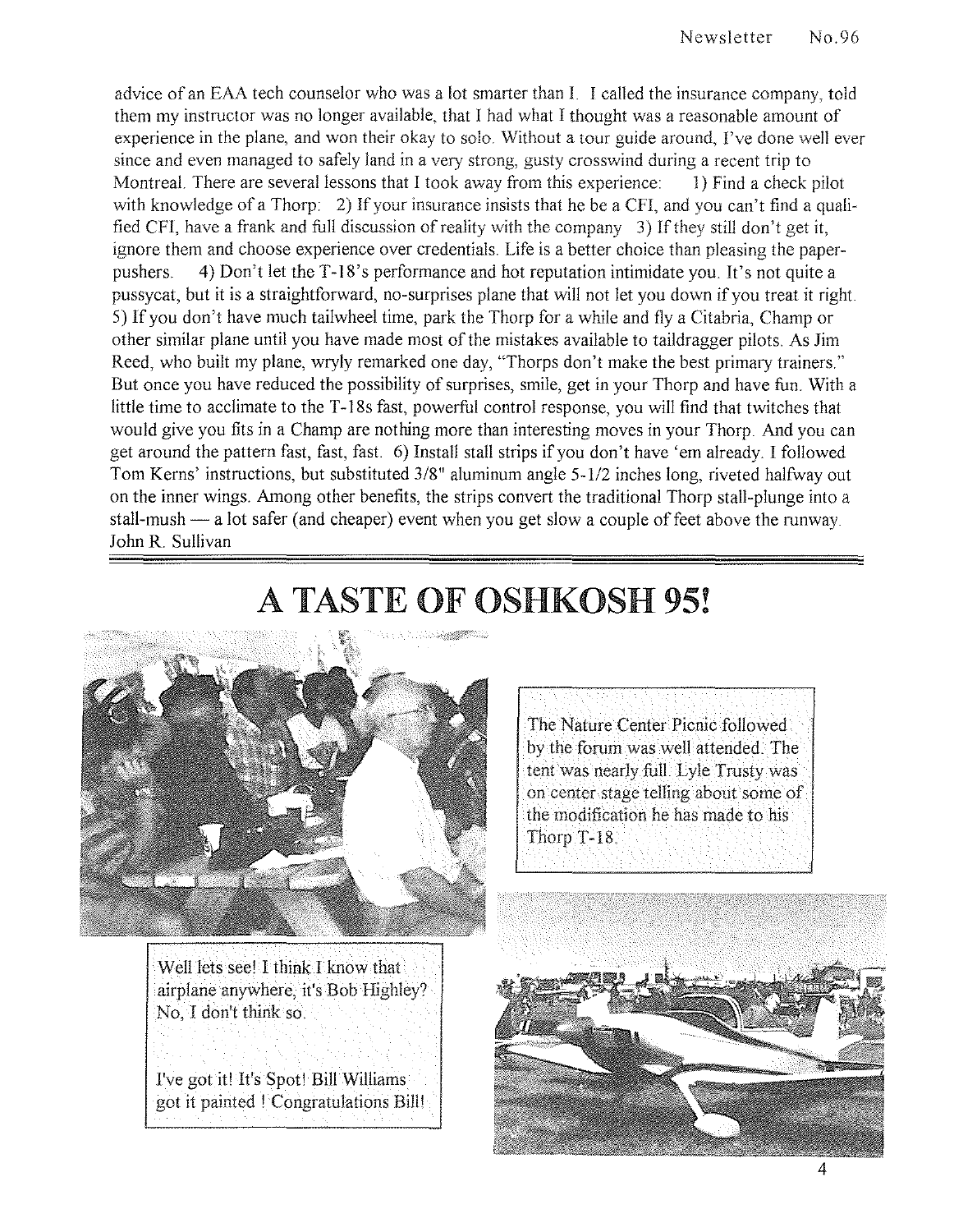ready for the 7:00 A.M. trip to the airshow.

I'm not sure we thought they really meant "0700 hours," but the motorcade departed for the field on time and at 7:30 the ten aircraft were pushed out to the display area. The Dayton 610 Chapter members had coffee, juice and donuts available after the planes were in place. At 10:00 A.M. we moved the planes to the flight line and after a lot of photos we taxied to the show ramp for our 20 minute fly-by. It was great fun, bringing the Thorp around the field and over the runway in front of that large crowd. After the fly-by it was back to the display area for an afternoon of questions from the many interested show visitors. Sunday was more of the same and found us sitting under the tent with our feet up, tired but very happy at the end of the day. The weather was not cooperating so we spent another night hoping for better conditions on Monday. With bare VFR minimums, we finally got off at 2:30 P.M. for our flight home.

RoxAnne and I wish to thank The Dayton Airshow and all the members of EAA Chapter 610 for their hospitality and work to make this the premier award event of homebuilding and flying.

*Please don't think that this piece was written to show*  off for winning the award. RoxAnne and I didn't start *out to build a show plane. We built a practical safe jlying machine that* is *perhaps a good representation of the Thorp design Our message is, that the Wright Brother's Award* is *obtainable even by us. Keep in mind that the committee selects jive kit and five plans built types each year. This* is *to insure the kit folks don't get all the awards. The former winners vote on which types will receive the awards. For the Thorps, we select a winner or best T-18 at Oshkosh each year that becomes the candidate for the Wright Brother's Award A little extra work on your bird and you might get you a trip to Dayton in the future. Past winners of the Wright Brothers award include T-18 builders:* 

## **Past Winners of the Wright Brother's Award**

- 1994 Ron and Jane Hayes<br>1993 John & Vickie Evens
- John & Vickie Evens
- 1991 Ed and Janattee Ludtke
- 1990 Gene & Thelma Sloan
- 1989 Paul and Steve Kirik
- 1988 Gus Gordon
- 1987 Dave Eby
- 1986 Jim Paine
- 1985 Carl Lipscomb
- 1984 Nate Eastman
- 1983 John Walton
- 1982 Lee Skillman
- 1981 Henry Steiginga
- 1980 Richard Schaefer



If *the Thorp's are lucky in* 1996 *this fine gentleman will be the next winner of The Wright Brother's Award Mr. Tom Kerns pictured here with his daughter Betsy at Oshkosh* 95. *They're holding the trophy for the best T-18 1995. Congratuations Tom.*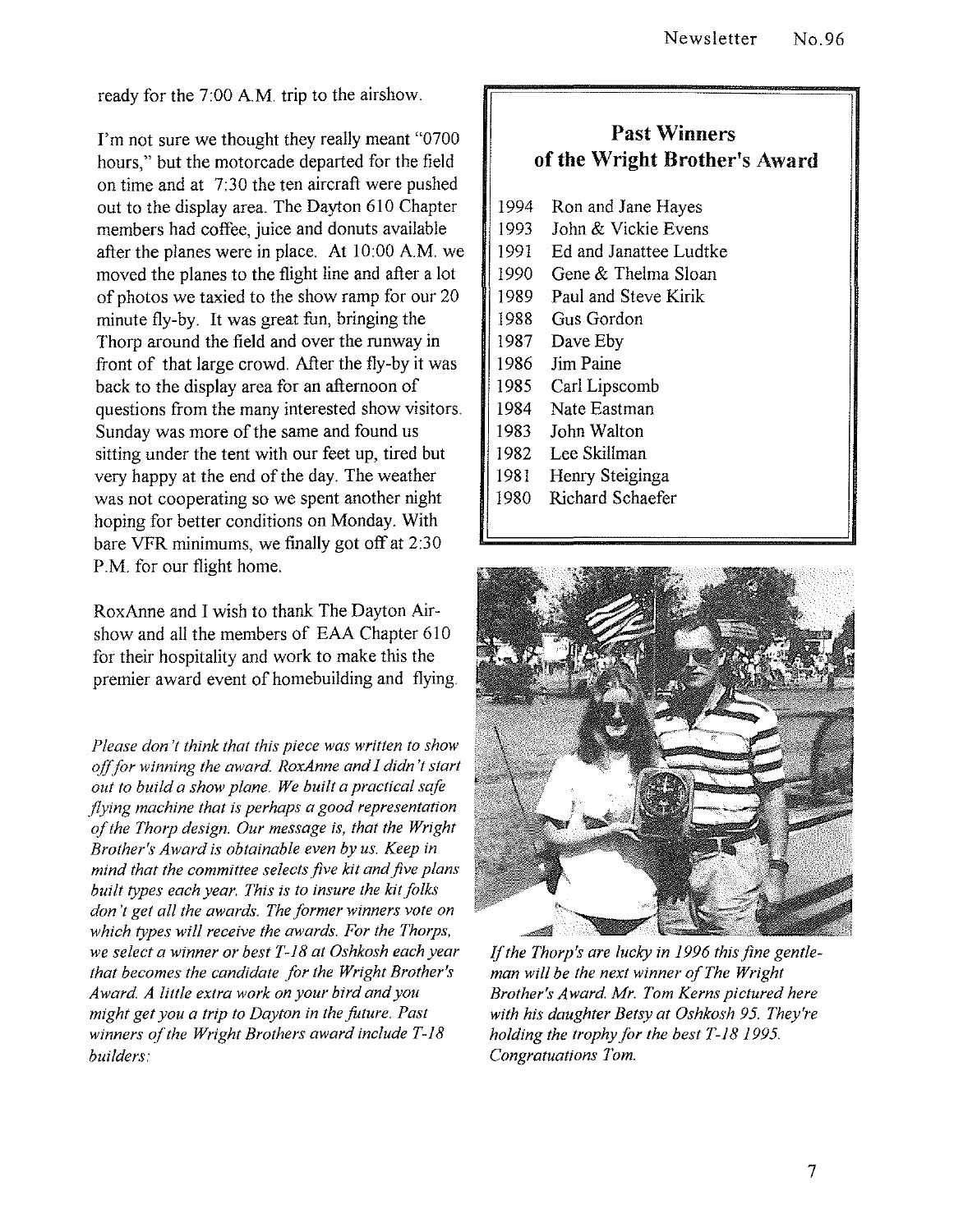

In the Builder's Corner this month: A trim system limit switch setup that Ken Morgan submitted. It's very clever in that it avoids the use of relays for reversing the trim motors travel. When installing the wiring for the trim it could be useful to install a circuit breaker of the switch type that would allow turning off the trim motor in the rare case that it would become stuck on.

At the request of several members I have included a list of the complete set of Thorp dravving with revisons and dates. This should be helpful in checking which drawing you have in your set. The list was sent to me courtesy of Ecklund Engineering, who now supplies the orginal Thorp prints.

#### CUTTING ALUMINUM- ANOTHER WAY.

In one of Tony Bingelis' books, he lists about 12 or 14 different ways to cut metal. Shears, snips, band saw, hacksaw, torch, maybe a chisel. A different way (at least for aluminum) is to use a router. In my other hobby (cabinet making),  $I$ frequently use my router to cutout parts, especially if I have a pattern to follow. Based on a suggestion from an RV builder, I tried my router to cutout some aluminum. It works like a charm. The first thing you need are a pair of earmuffs. This is not a quiet operation. I have a Black and Decker 1/2 horsepower router, and equipt it with a 1/8 carbide tipped blade (nothing special, a single flute wood type blade from Home Depot). Set up a straight edge and follow along the straight edge with the router base. one pass will true up one edge of an aluminum sheet. You can procure (for about \$12 at the B & D dealer) a template follower. This bolts onto the router

base, and is a flanged bushing that will permit you to follow a straight edge or a pattern. The pattern has to be cut undersize by a function of the little bushing size, but once set up, multiple copies of a given pattern take no time. I generated a pile of rib blanks in just a few minutes. The edges left by the bit are pretty clean, and require minimal attention (polish up with some 400 grit paper). I have used this method on .020, .025, .032 and .040 stock aluminum. Haven't tried any thicker stock. A little practice will give you an idea of how much support the edge of the cut will require. I would like to acknowledge Chris Ruble (RV-6 builder) of San Jose for showing me the routing way to go. Sincerely, Ed Lambert. email address is:

ed lambert@qmsmtp.rdyne.rockwell.com



Stubborn Phillips screws can sometimes be removed by putting a dab of lapping compound in the criss-cross slots. I use Permatex 34A, Valve Grinding compound. The Abrasive gives the screwdriver more bite.

If you have to cut the screw head off with an abrasive wheel, it is helpful to have installed a washer under it. Tbis prevents cutting into the underlying sheet metal. from: David Hamilton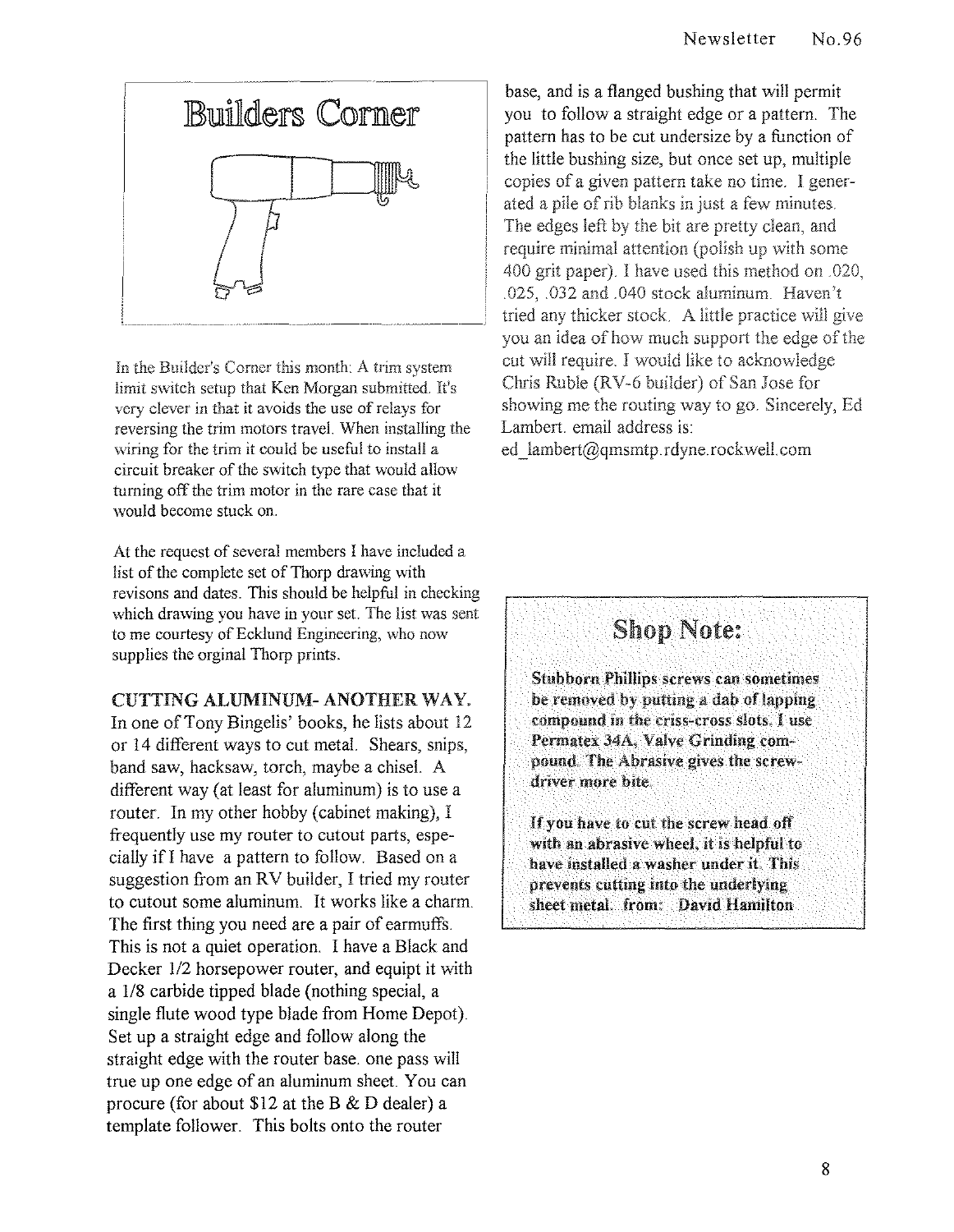

9

TRIAI SYSTEM SCHEMATIC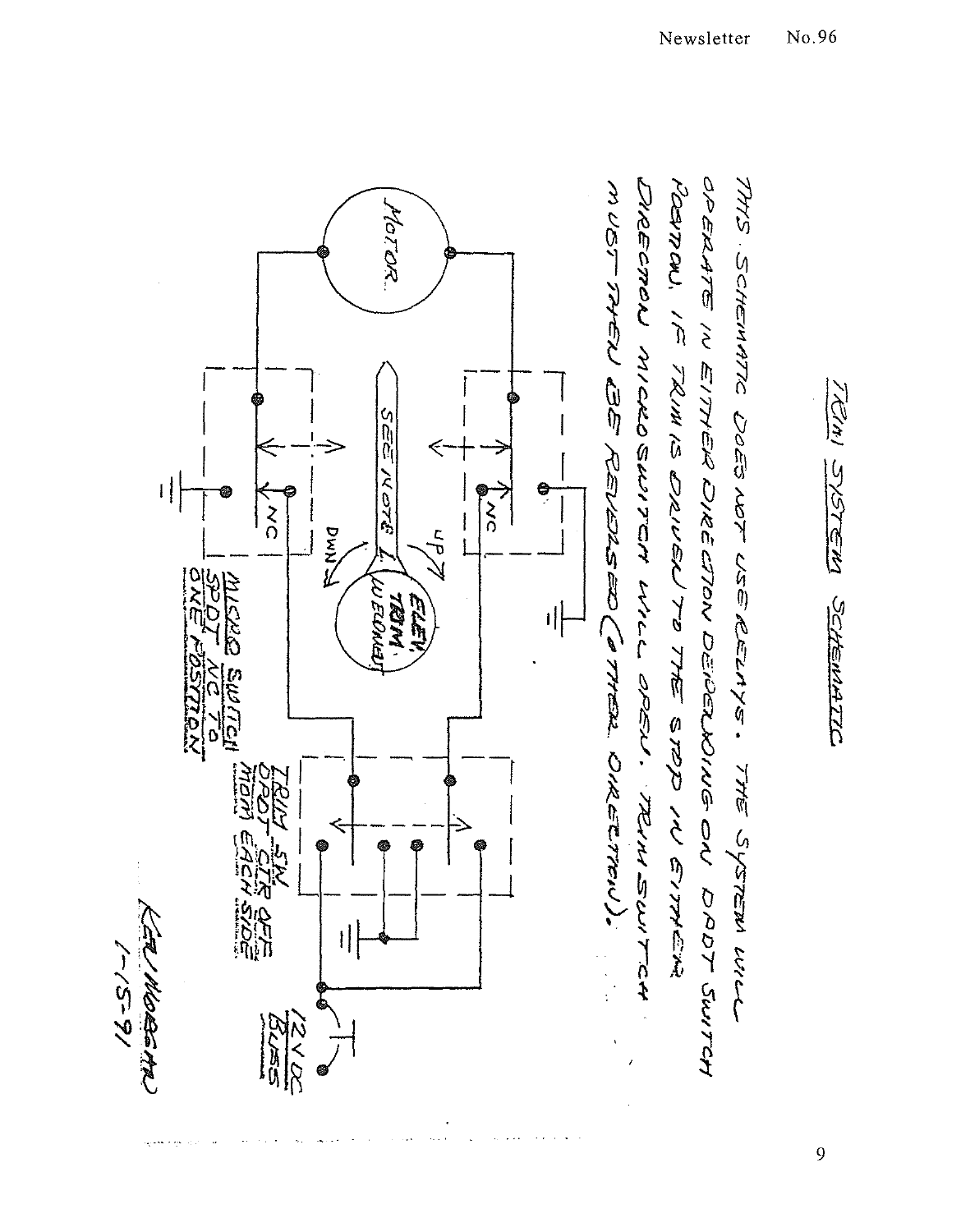WEZZNIERT EVATERA TRIMA NOTE L. Ó 24) TRIM STOFF ASSESS AROUNG ELEVATOR TRIM WELDWENT ANSOLIO-32 Function FORM FROM  $\sim$  22 (2024) 70 clamp <u> اوسوالاس المراس المراس المراسي</u>  $\odot$ Ø (b THUN SYSTEM GUYT VolinaLE BRACKET (2024) neouvres 70  $\mathcal{O}$ ن استعلا كالمصبح والمعلقين HoevDown Beock LEFT ELLIVITAR TRUN WELDINENT  $\Gamma$  $\bigotimes$ **G)** C-MICROSU SEOT NC ONENONTON 2032 (2024) MTG DLATETRA しつうかいいっこう こうりょう המשונה את הראשי הראשוני הברית אין אין<br>המשינו אין הראשי הראשוני האירי הראשוני האפיר MCHO SUITCHES, RIVET 70 اسم کر<br>مربو<del>ن برنی س</del>وعد

IO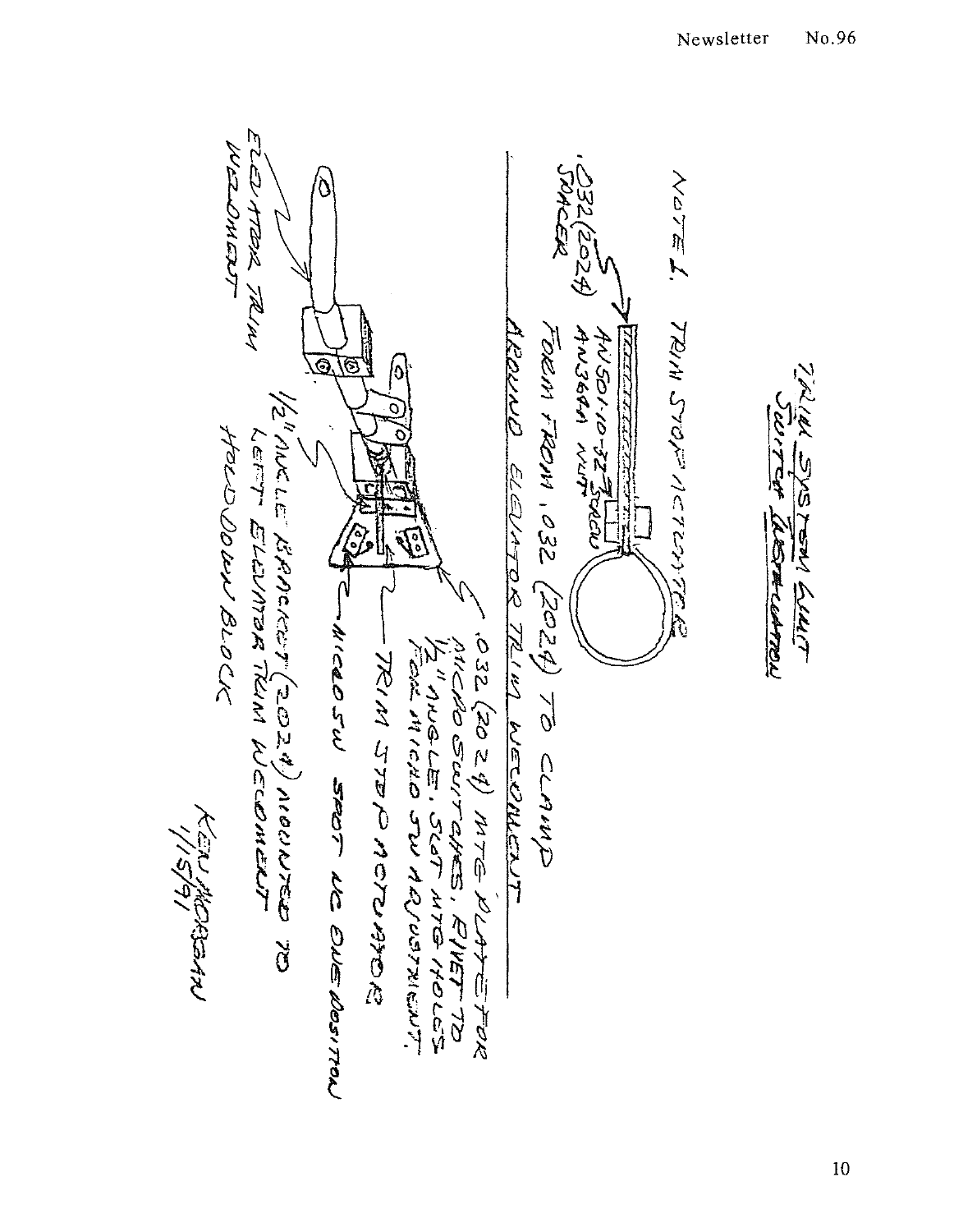

For those Thorp owners and builders who just can't wait for the next newsletter, or who need an answer now, to a pressing question, there is an alternative to bugging our long-suffering editor. It's called America Online(AOL), the electronic on-line service, where a growing number of Thorp flyers and builders are exchanging information (with the usual ration of nonsense) through a T-18 bulletin board. The service is easy to use, once you get the hang of a few simple steps, and fast. Granted, you have to have a computer and modem, but you always wanted an excuse to buy one anyway, rigbt? And what better reason than this. AOL is also very versatile. Not only do Thorp folks trade questions, answers, and other infonnation, but they also sent mail directly to each other. A fringe benefit is that you can also glean knowledge about other planes, equipment, building techniques, etc. via dozens of other aviation bulletin boards. (Yes, other on-line services have similar facilities. But the Thorp bulletin board is active on AOL.) You canjoin AOL by calling 1-800- 827-6364 and requesting a disk that contains the necessary software. Or, ask at a local computer store; often the on-line services give away disks through retailers (a month or so ago, computer magazines included free on-line software, too). With the disk comes 10 hours of free air time. After that, AOL costs \$9.95 a month for up to 5 hours of time. Unless you become a cybemerd, that's plenty. I won't go into the steps to set up your computer. The AOL disk will lead you througb it. But, once you connect with AOL, you will want to race right into the Thorp forum, right? Here's how: I) On the top of the screen is a string of little icons. One features an arrow that curves down from the top of the box. If you click your pointer on that arrow, the "Keyword" box will appear; type in the word "FLY" and click OK or press the ENTER key.  $2)$  In a few seconds, the aviation screen will appear, and in the lower rigbt comer of it you'll see a box that says, MESSAGE

BOARDS. Click on that. 3) When the next box comes up you'll have several choices. Click on the box that says LIST CATEGORIES. 4) What appears next is a list of all the available message boards. There are a lot of them, and you'll probably want to explore some. Right now, however, you should scroll through until you see a line that says HOMEBUILTS AND EXPERIMENTALS. Highlight the line by clicking on it, then click on the LIST TOPICS box. 5) Now you'll see a list of all the message boards devoted to homebuilts. There are boards for Pitts, Glasair, RVsyou name it. There are boards on metalworking, engines, instrumentation, and on and on. Scroll about half way through and finally a board for THORP T-18 will appear, along with the number of messages that have been posted (on the day I wrote this there were 120) and the date of the last one. Highligbt the line and then click on one of the boxes at the bottom. There are several choices: You can list all the messages, starting at the very first. Or, you can begin reading the very first message. Or, you can ask to look at only those messages that have been posted in the past so many days (you tell it how many days you want to search). Once you have entered the bulletin board, the system keeps track of the date of your last visit, so in the future you can ask to see only those messages posted since you last looked in. (You can also get help any time you need it.) The bulletin board is used by many Thorp owners to ask questions relating to the operation or maintenance of their planes. Rich Snelson uses it to post infonnation about upcoming events. Anyone with an answer to a question they see, can immediately send a response. If you have a question of your own, or want to pass on a bit of advice, tell about a recent experience, or bug Rich Snelson, all you have to do is click on the box at the bottom of the screen that says, POST A MESSAGE. If you want to send a note directly to someone, move your pointer to the top of the screen, click on MAIL, and use the person's "Screen Name" to address the message. (As you scan the messages, you'll see the screen names of the writers. Some appear frequently  $-$  not too much, just a lot  $-$  and others less so.) Rich Snelson is RSnelsonl. I'm JRSullivan. Lyle Trusty isDadTrusty. Tom Kerns is NIOTK. Eventually, as more folks start using this medium, a list of Screen Names will probably appear in the newsletter, and be attached to the membership list. Try AOL. I think you'll like it. The Thorp bulletin board has the potential to be a real forum of news, technical information and ideas.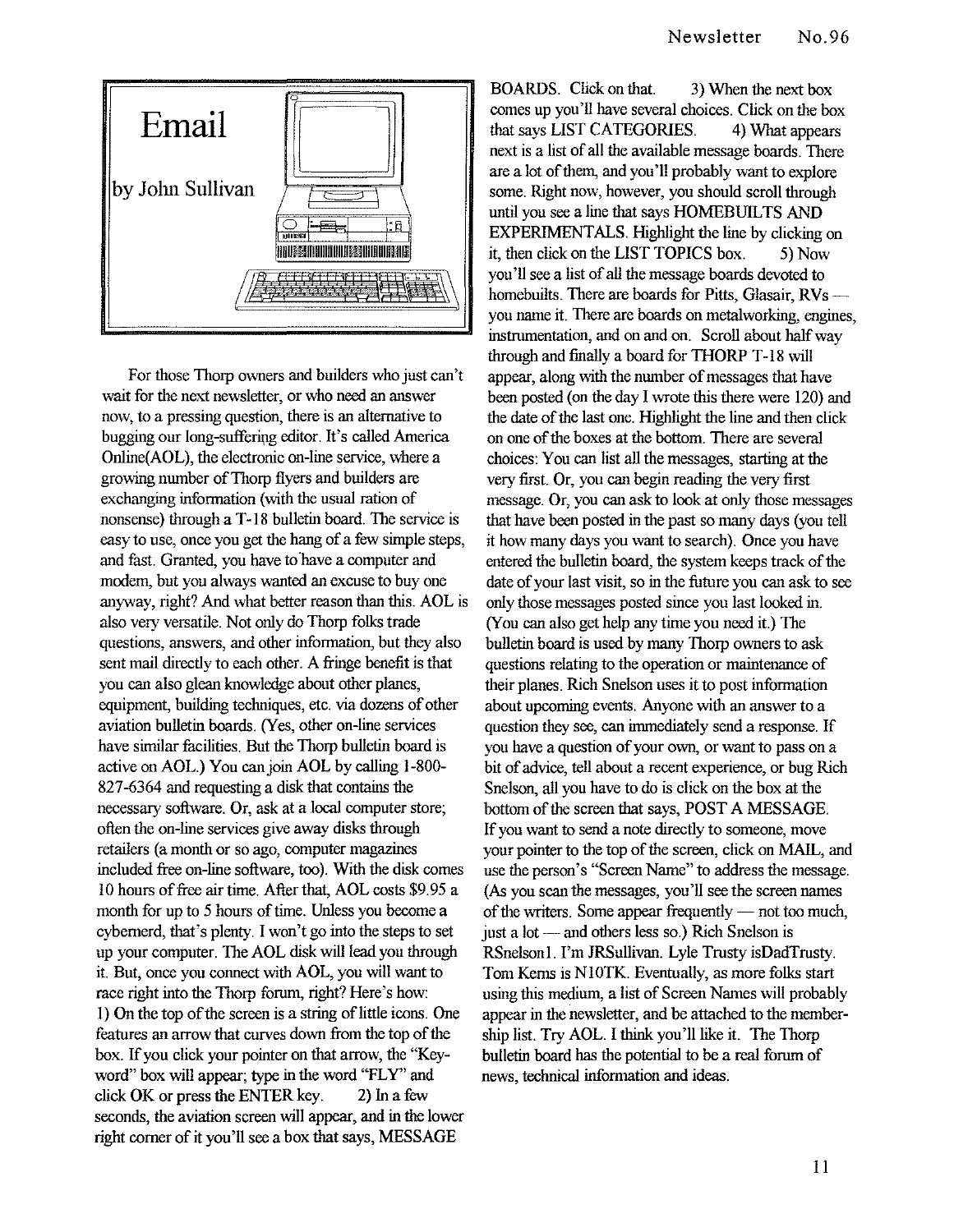| A-    | 582       | DOUBLER ASS'Y BLKH STA 199.75       | 576    | 11x17   | 10 DEC 65         |
|-------|-----------|-------------------------------------|--------|---------|-------------------|
|       | 583       | FITT'G-TAIL GEAR STA 199.75         | 576    | 8.5x11  | 8 OCT 62          |
|       | 584 L     | FITTING ASS'Y HORZ TAIL PIVOT       | 575    | 17x22   | 1 JAN 63          |
|       | 585       | <b>RIB-SECOND - RUDDER</b>          | 569    | 8.5x22  | 9 OCT 62          |
| A-    | 586       | <b>RIB-THIRD - RUDDER</b>           | 569    | 17x22   | 2 JAN 63          |
|       | 587       | <b>BEAM-UPPER - RUDDER</b>          | 569    | 8.5x44  | 5 NOV 62          |
|       | 588       | <b>BEAM-LOWER - RUDDER</b>          | 569    | 17x33   | 6 NOV 62          |
| $B-$  | 589       | SPRING - TAIL GEAR                  | 590    | 25.5x22 | 23 FEB 69         |
| $A-$  | 590       | <b>INSTALLATION - TAIL GEAR</b>     | 548    | 17x33   | 22 FEB 69         |
| $A -$ | 591       | FITT'G-TAIL GEAR STA. 191.75        | 575    | 8.5x11  | 2 NOV 65          |
|       | 592       | BULKHEAD ASS'Y STA. 76.5            | 580    | 17x33   | 12 MAY 63         |
|       | 593       | SKIN-FUSE. SIDE (FLAT LAYOUT)       | 580    | 17x44   | 16 NOV 65         |
| $B-$  | 594       | SPACER - HORIZ TAIL PIVOT           | 595    | 8.5x11  | 11 JAN 63         |
|       |           |                                     | 548    |         |                   |
| $C-$  | 595       | <b>INSTALLATION - HORIZ TAIL</b>    | 580    | 17x22   | 28 FEB 69         |
| $A -$ | 596       | BULKHEAD ASS'Y FUS STA 94.2862      |        | 17x33   | 8 FEB 63          |
|       | 597       | FITTING FUSE STA 94.2862            | 596    | 11x17   | 10 JAN 63         |
| A-    | 598       | FRAME FUSELAGE COCKPIT - AFT        | 580    | 17x33   | 8 FEB 63          |
|       | $598 - 1$ | FRAME FUSELAGE COCKPIT - AFT        | 580    | 17x22   | 1 NOV 65          |
|       | 599       | JOINT MAIN BEAM - FUSELAGE          | 548    | 25.5x33 | 8 FEB 63          |
|       | 601       | BULKHEAD ASS'Y FUSE STA 69.928      | 580    | 17x33   | 11 FEB 63         |
|       | 602L      | FITTING MAIN BEAM - FUSE ATTCH      | 601    | 11x17   | 11 FEB 63         |
|       | 603       | <b>DASH</b>                         | 580    | 17x22   | 21 APR 63         |
|       | 604       | FIRE WALL                           | 580    | 17x22   | 3 APRIL 63        |
| $D-$  | 609       | <b>DESIGN REFERENCE</b>             |        | 17x33   | 4 APRIL 65        |
|       | 611       | AFT ROOT RIB - HORIZ TAIL           | 502    | 8.5x22  | 25 MAR 64         |
|       | 612       | LEADING EDGE RIB HORIZ TAIL         | 502    | 8.5x11  | 25 MAR 64         |
|       | 613       | REAR BEAM - HORIZONTAL TAIL         | 502    | 8.5x22  | 3 APRIL 64        |
|       | 615L      | RIB-TRAILING EDGE CENTER WING       | 532    | 17x22   | 10 MAY 64         |
|       | 617       | JOINT REAR BEAM - FUSELAGE          | 548    | 17x22   | 28 OCT 64         |
|       | 623       | TIP WEIGHT - HORIZONTAL TAIL        | 595    | 17x22   | 28 FEB 69         |
|       | 631       | <b>INSTALLATION - WING FLAP</b>     | 548    | 34x66   | 12 OCT 67         |
|       | 632L      | ASSEMBLY - WING FLAP                | 631    | 17x33   | 31 MAR 65         |
|       | 634L      | RIB ASS'Y - INBOARD - FLAP          | 632    | 8.5x22  | 21 APR 65         |
|       | 635L      | RIB ASS'Y - OUTBOARD - FLAP         | 632    | 8.5x22  | <b>I APRIL 65</b> |
|       | 636L      | <b>BEAM WING FLAP</b>               | 632    | 8.5x33  | 2 APRIL 65        |
|       | 637       | HINGE PLATE WING FLAP               | 631    | 8.5x11  | 8 APRIL 65        |
| А-    | 638R      | MAST WING FLAP                      | 631    | 8.5x22  | 29 MAY 66         |
|       | 639       | REAR BULKHEAD - SPINNER             | 640    | 17x22   | 19 OCT 64         |
|       | 640       | SPINNER ASSEMBLY                    | 548    | 17x33   | 19 OCT 64         |
|       | 641       | SPINNER SHELL                       | 640    | 17x33   | 20 OCT            |
|       | 642       | FRONT BULKHEAD - SPINNER            | 640    | 17x22   | 22 OCT 64         |
| A-    | 650       | ASSEMBLY - CANOPY                   | 548    | 25.5x55 | 4 JULY 72         |
|       | 651L      | WHEEL FAIRING                       | 548    | 34x44   | 16 NOV 71         |
|       | 662L      | NOSE RIB ASS'Y - WING FLAP          | 632    | 8.5x11  | 22 APR 65         |
|       | 669       | DECK - FUSELAGE                     | 580-16 | 25.5x33 | 31 OCT 65         |
|       | 686       | BEARING CAGE ELEVATOR TRIM SYS      | 701    | 8.5x11  | 10 DEC 65         |
|       | 689       | BEARING BLOCK ELEV TRIM SYSTEM      | 701    | 8.5x11  | 10 DEC 65         |
|       | 694       | NUT ELEV TRIM SYSTEM                | 701    | 8.5x11  | 12 DEC 63         |
|       | 701       | INST'L ELEV TRIM JACK ASS'Y         | 715    | 17x22   | 18 FEB 66         |
| A-    | 702       | <b>BUSHING ELEVATOR TRIM SYSTEM</b> | 701    | 8.5x11  | 12 DEC 65         |
|       | 703       | TORQUE TUBE ASS'Y ELEV TRIM         | 701    | 17x22   | 15 DEC 65         |
|       | 704       | JACK SCREW ELEV TRIM SYSTEM         | 701    | 8.5x11  | 12 DEC 65         |
|       |           |                                     | 701    |         |                   |
|       | 707       | SPACER ELEVATOR TRIM SYSTEM         |        | 8.5x11  | 5 JAN 66          |
|       | 715       | <b>INST'L ELEVATOR TRIM SYSTEM</b>  | 548    | 17x22   | 19 JAN 66         |
|       | 716       | CONTROL HEAD ELEV TRIM SYSTEM       | 715    | 17x22   | 17 JAN 66         |
|       | 719       | TERMINAL - FLEXIBLE SHAFT           | 701    | 8.5x11  | 18 FEB 66         |

 $\sim$   $\pm$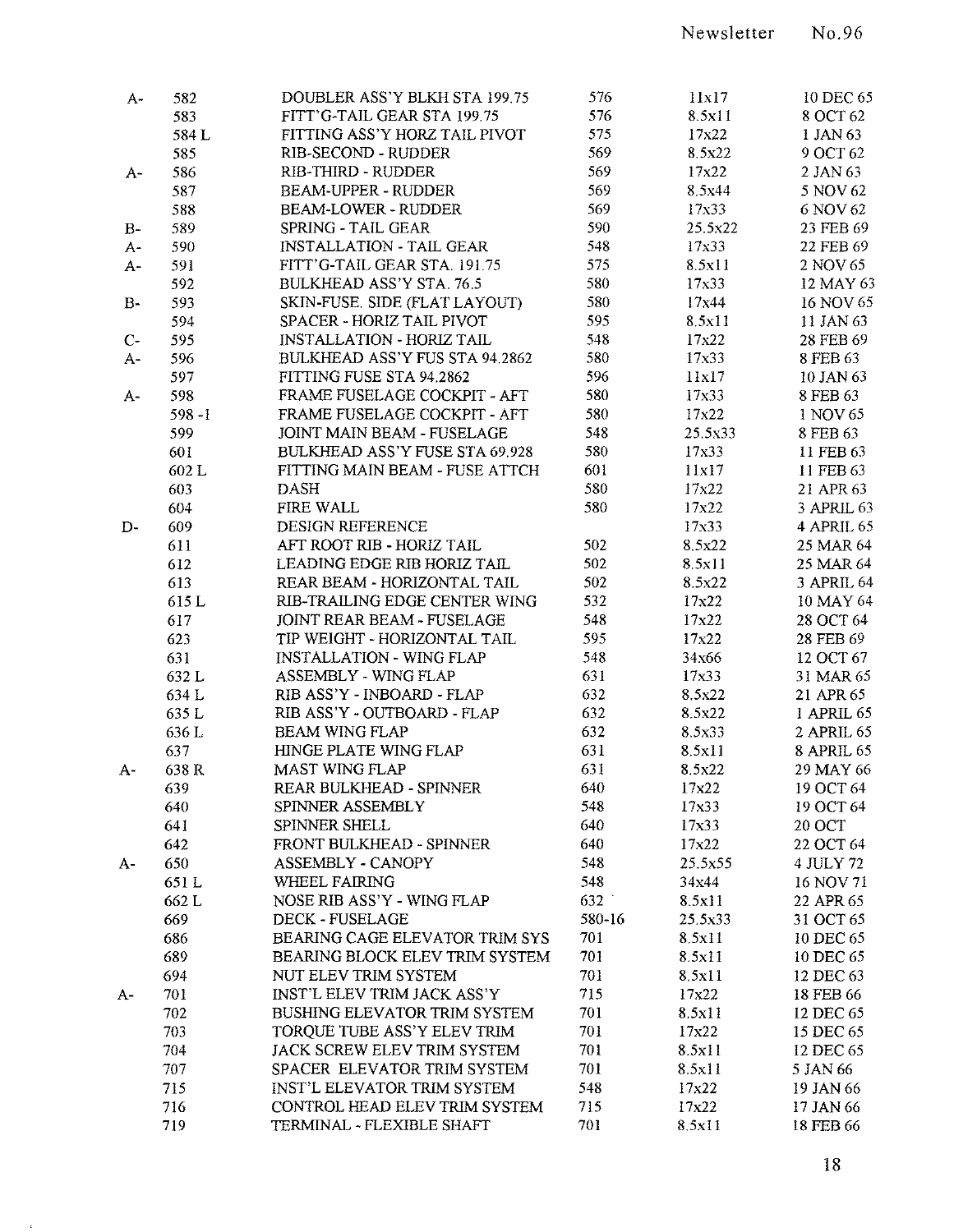|                        | 721   | <b>HUB - TRIM WHEEL</b>                                                                                                                                                                 | 716  | 8.5x11  | 18 FEB 66         |
|------------------------|-------|-----------------------------------------------------------------------------------------------------------------------------------------------------------------------------------------|------|---------|-------------------|
|                        | 722   | BEARING - TRIM WHEEL                                                                                                                                                                    | 504  | 8.5x11  | 19 FEB 66         |
|                        | 727   | RING ASS'Y - DYNAFOCAL MOUNT                                                                                                                                                            | 728  | 25.5x33 | 28 APR 66         |
| $\mathcal{F}$ is eq. ( | 728   | DYNAFOCAL ENGINE MOUNT ASS'Y                                                                                                                                                            | 548  | 25.5x22 | 13 MAY 66         |
|                        | 733   | <b>JIG - DYNAFOCAL MOUNT</b>                                                                                                                                                            |      | 25.5x33 | 13 MAY 66         |
|                        | 734 L | <b>BRACKET - WING FLAP</b>                                                                                                                                                              | 632  | 8.5x11  | 10 NOV 67         |
| $A-$                   | 736L  | FLAP PULLEY INST. OUTBOARD                                                                                                                                                              | 631  | 11x17   | 26 MAY 66         |
| $A$ - -                | 740   | FLAP PULLEY INST. INBOARD                                                                                                                                                               | 631  | 17x22   | 1 JUNE 66         |
|                        | 742   | LEVER INSTAL'N FLAP CONTROL                                                                                                                                                             | 631  | 25.5x33 | 30 MAY 66         |
|                        | 743   | DETENT - FLAP CONTROL                                                                                                                                                                   | 742  | 17x22   | 26 JUNE 66        |
|                        | 744   | <b>EXTRUSION - RUBBING STRIP</b>                                                                                                                                                        |      | 8.5x11  | $10 - 31 - 46$    |
|                        | 751   | SEAL - CARB. AIR BOX                                                                                                                                                                    | 781  | 17x22   | 8 OCT 67          |
|                        | 781   | ASSEMBLY - CARB. AIR BOX                                                                                                                                                                | 548  | 34x33   | 28 APR 68         |
|                        | 782   | WELL CARB. AIR BOX                                                                                                                                                                      | 781  | 11x17   | 8 OCT 67          |
|                        | 791 R | <b>COLLAR - FLAP MAST</b>                                                                                                                                                               | 632  | 8.5x11  | 10 NOV 67         |
|                        | 792   | INST FUEL GAGE SENDING UNIT                                                                                                                                                             |      | 17x33   | 6 APR 68          |
|                        | 796   | INSTALLATION PITOT-STATIC                                                                                                                                                               | 548  | 17x22   | 11 JUNE 68        |
| $A -$                  | 850   | <b>INSTALLATION - BATTERY BOX</b>                                                                                                                                                       | 548  | 34x33   | 8 JUNE 70         |
|                        | 852 R | <b>SEAT MOUNTING FRONT - OUTBOARD</b>                                                                                                                                                   | 855  | 17x22   | 15 NOV 70         |
|                        |       | SEAT BRACKET FRONT-INBOARD                                                                                                                                                              |      |         |                   |
|                        | 853   |                                                                                                                                                                                         | 854  | 8.5x11  | 9 NOV 70          |
|                        | 854 L | <b>SEAT MOUNTING FRONT - INBOARD</b> 855                                                                                                                                                |      | 17x22   | 6 NOV 70          |
|                        | 855   | - 1956년 - 19 <sub>30</sub> 년 - 1940년<br>대한민국의 대한민국의 대한민국의 대한민국의 대한민국의 대한민국의 대한민국의 대한민국의 대한민국의 대한민국의 대한민국의 대한민국의 대한민국의 대한민국의 대한민국의 대한민국의 대한민국의 대한민국의 대한민국의<br><b>EXAMPLE ATION SEATS</b> | 548  | 34x44   | 24 NOV 70         |
|                        | 856 R | SEAT BRACKET FRONT - OUTBOARD                                                                                                                                                           | 852  | 8.5x11  | 2 DEC 70          |
|                        | 857L  | <b>SEAT SUPPORT REAR</b>                                                                                                                                                                | 855  | 25.5x44 | 20 NOV 70         |
|                        | 858   | <b>LOOP - HARNESS</b>                                                                                                                                                                   | 855  | 8.5x11  | 7 DEC 70          |
|                        | 859   | ANCHORAGE SHOULDER HARNESS                                                                                                                                                              | 855  | 17x22   | 8 DEC 70          |
|                        | 860 R | ANCHORAGE SEAT BELT OUTBOARD                                                                                                                                                            | 855  | 17x22   | 22 DEC 70         |
|                        | 861   | ANCHORAGE SEAT BELT - INBOARD                                                                                                                                                           | 855  | 17x22   | 23 DEC 70         |
| A-                     | 862   | TAIL SPRING - HEAVY DUTY                                                                                                                                                                | 589  | 17x33   | 20 JUNE 71        |
|                        | 863   | VALVE - CARB. AIR BOX                                                                                                                                                                   | 781  | 17x22   | 16 JULY 71        |
|                        | 864 L | <b>BRACKET - WHEEL FAIRING</b>                                                                                                                                                          | 651  | 17x22   | 8 DEC 71          |
|                        | 865   | <b>FAIRING LANDING GEAR LEG</b>                                                                                                                                                         | 866  | 25.5x33 | 26 DEC 71         |
|                        | 866   | <b>INSTALLATION GEAR LEG FAIRING</b>                                                                                                                                                    | 548  | 17x22   | 3 JAN 71          |
|                        | 867   | <b>BODY CANOPY LATCH</b>                                                                                                                                                                | 870  | 11x17   | 27 JUNE 72        |
|                        | 868   | HOOK - CANOPY LATCH                                                                                                                                                                     | 870  | 8.5x11  | 28 JUNE 72        |
|                        | 869   | <b>INSIDE HANDLE - CANOPY LATCH</b>                                                                                                                                                     | 870  | 8.5x11  | 29 JUNE 72        |
|                        | 870   | ASSEMBLY CANOPY LATCH                                                                                                                                                                   | 650  | 11x17   | <b>28 JUNE 72</b> |
|                        | 871   | <b>OUTSIDE HANDLE CANOPY LATCH</b>                                                                                                                                                      | 870  | 8.5x11  | 28 JUNE 72        |
|                        | 872   | STUD CANOPY LATCH                                                                                                                                                                       | 870  | 8.5x11  | 29 JUNE 72        |
|                        | 873   | <b>SHAFT CANOPY LATCH</b>                                                                                                                                                               | 870  | 8.5x11  | 30 JUNE 72        |
|                        | 874   | PIN CANOPY LATCH                                                                                                                                                                        | 870  | 8.5x11  | 30 JUNE 72        |
|                        | 875   | FLAT LAYOUT- BODY CANOPY LATCH                                                                                                                                                          | 867  | 8.5x11  | 2 JULY 72         |
|                        | 876   | <b>COVER PLATE CANOPY LATCH</b>                                                                                                                                                         | 870  | 8.5x11  | 2 JULY 72         |
|                        | 877L  | <b>CANOPY TRACK SIDE</b>                                                                                                                                                                | 580  | 8.5x33  | 19 JULY 72        |
|                        | 905   | DRIVING LUG PROP SHAFT EXTENS.                                                                                                                                                          | 1072 | 8.5x11  | 26 OCT 69         |
|                        | 1070  | <b>EXTENSION PROPELLER</b>                                                                                                                                                              | 1070 | 17x33   | 7 OCT 64          |
|                        | 1071  | DRIVING LUG PROP SHAFT EXT                                                                                                                                                              | 1070 | 8.5x11  | 7 OCT 64          |
|                        | 1072  | <b>EXTENSION PROPELLER SHAFT</b>                                                                                                                                                        |      | 17x33   | 25 OCT 64         |
|                        | 1159  | FILLER NECK FUEL TANK                                                                                                                                                                   | 514  | 17x22   | 19 MAY 64         |
|                        | 1160  | ASSEMBLY FUEL FILLER CAP                                                                                                                                                                | 514  | 8.5x11  | 8 JUNE 55         |
|                        | 1188  | <b>SEALING RING FUEL FILLER CAP</b>                                                                                                                                                     | 1160 | 8.5x11  | 8 JUNE 55         |
|                        | 1189  | <b>COVER FILLER CAP</b>                                                                                                                                                                 | 1160 | 8.5x11  | 8 JUNE 55         |
|                        |       | PLATE ASSEMBLY FILLER CAP                                                                                                                                                               | 1160 | 8.5x11  | 9 JUNE 55         |
|                        | 1190  |                                                                                                                                                                                         |      |         |                   |
|                        | 1191  | PLATE FILLER CAP                                                                                                                                                                        | 1190 | 8.5x11  | 8 JUNE 55         |
| $A-$                   | 1192  | WING NUT FILLER CAP                                                                                                                                                                     | 1160 | 8.5x11  | 9 JUNE 55         |
|                        | 1439  | <b>SEAL CANOPY</b>                                                                                                                                                                      | 650  | 8.5x11  | 26 AUG 61         |